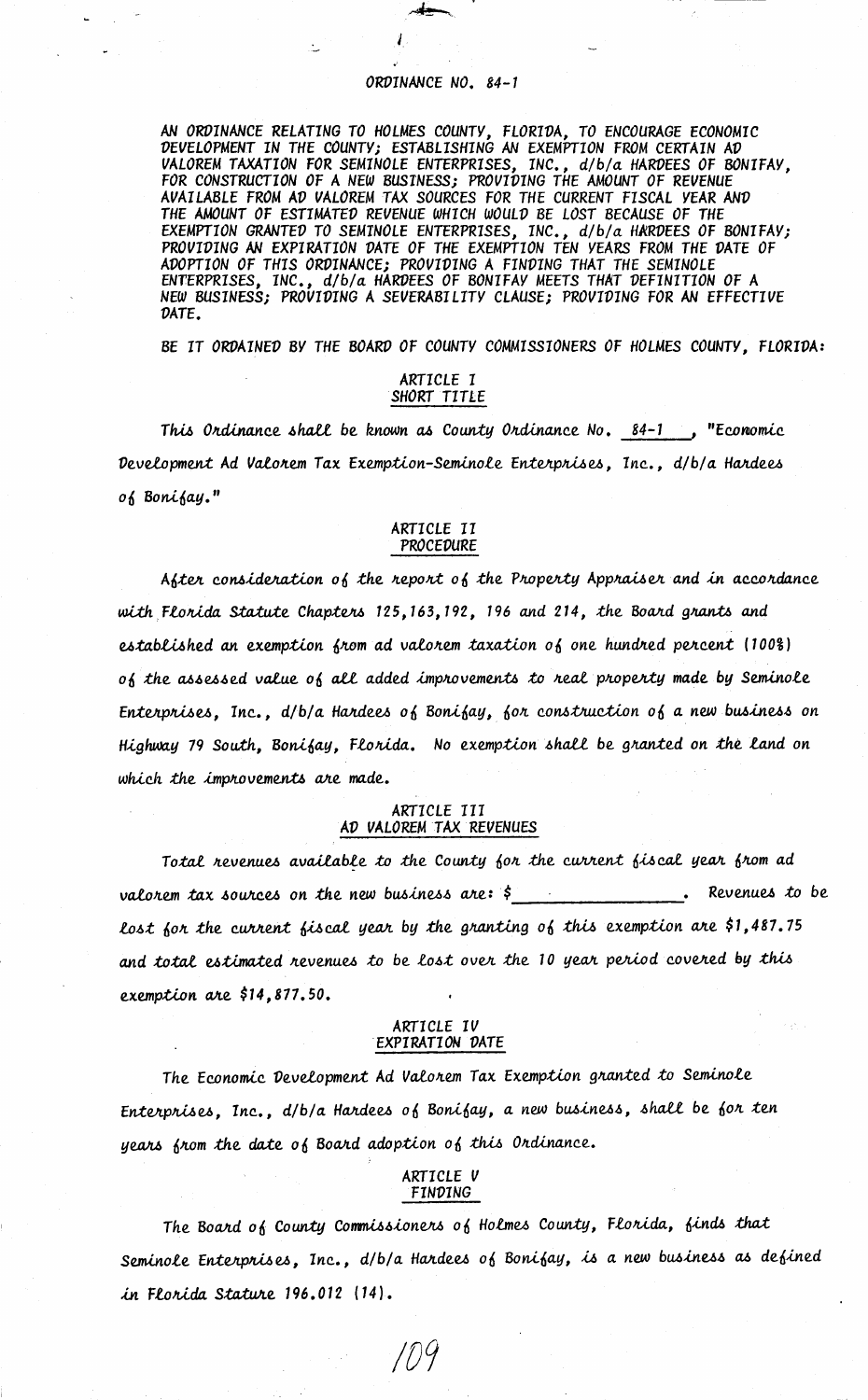### ARTICLE VI **SEVERABILITY**

16 any section, subsection, paragraph, sentence, clause, phrase, or portion of this Ordinance is for any reason found void, invalid, unlawful, or unconstitutional by any court of competent jurisdiction, such portion shall be deemed a separate, distinct, independent, and severable provision and such holding shall not affect the validity of the nemaining portions of this Ordinance.

# ARTICLE VII<br>EFFECTIVE DATE

This Ordinance shall take effect upon receipt of notice of its filing from the Secretary of State.

 $, 1984.$ ENACTED in Regular Session the  $19th$  day of March

Board of County Commissioners of<br>Holmes County, Florida 1. O c  $B<sub>4</sub>$ ガエガ

ATTEST:

(SEAL)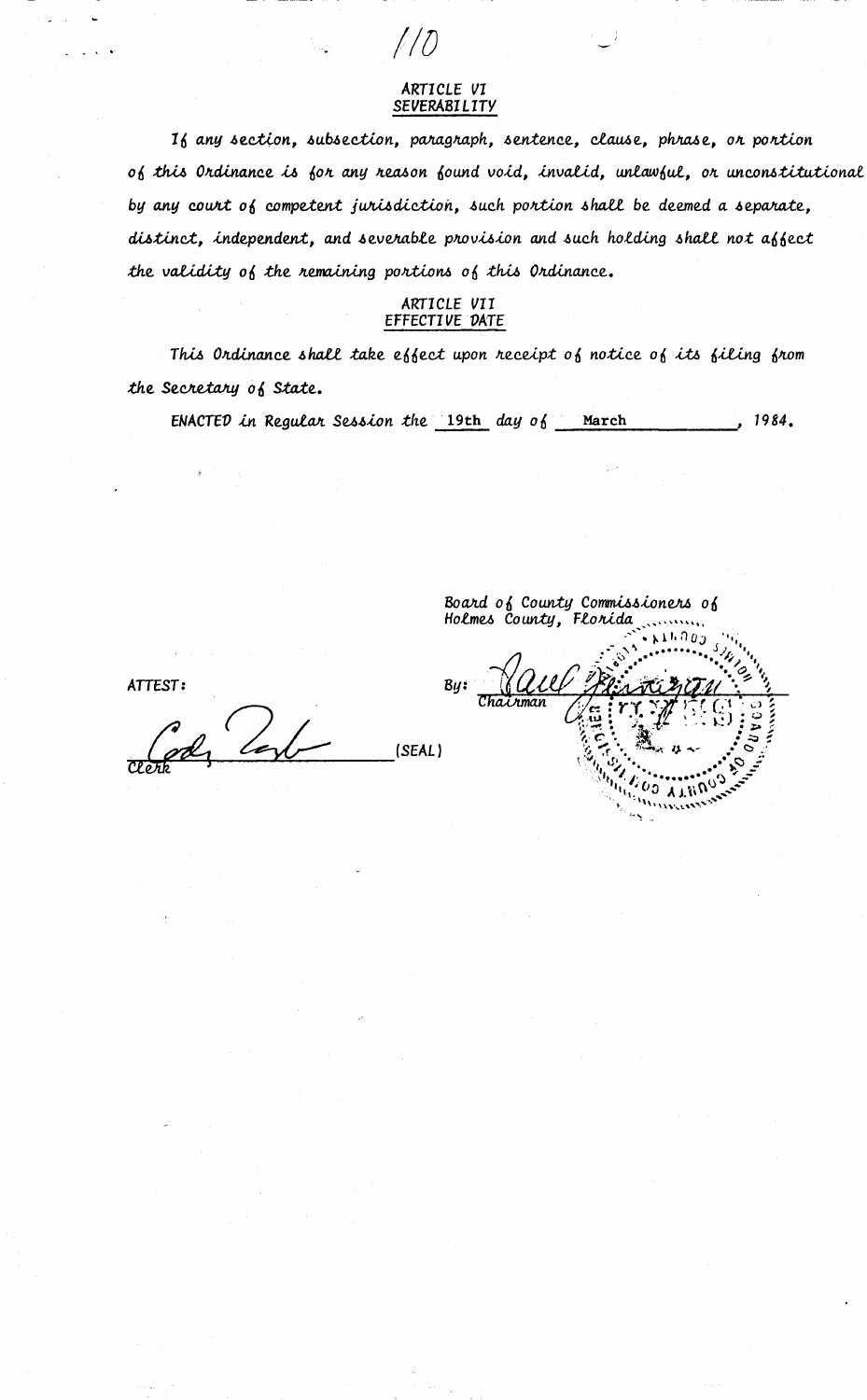**OFFICE (904) 938-4317** 

**FAX (9041 638°3768** 

## November 28, 1995

Board of County Commissioners Holmes County, Florida P.O.Box 397 Bonifay, Florida 32425

**RE: City Environmental vs. Holmes County-Federal Court Case**  Dear Commissioners:

The Federal Court for the Northern bistrict of Florida has entered a Summary Judgment declaring that Holmes County Ordinances Nos. 83-06, 87-01 and 89-01 are unconstitutional in that they violate the Commerce Clause of the Federal Constitution.

This ruling was not unexpected because the Federal Circuit Court of Appeals m Atlanta had previously entered a ruling right on point, saying that it was . unlawful to prohibit the flow of solid waste across state and county lines.

Our only argument was that the Plaintiff lacked judicial standing to attack the ordinances because Plaintiff did not have a landfill in Holmes County, and that Holmes County had made no threat to enforce the ordinances against Plaintiff. This argument was seriously weakened when two County Commissioners testified in their depositions that they would seek to enforce the ordinances against the Plaintiff.